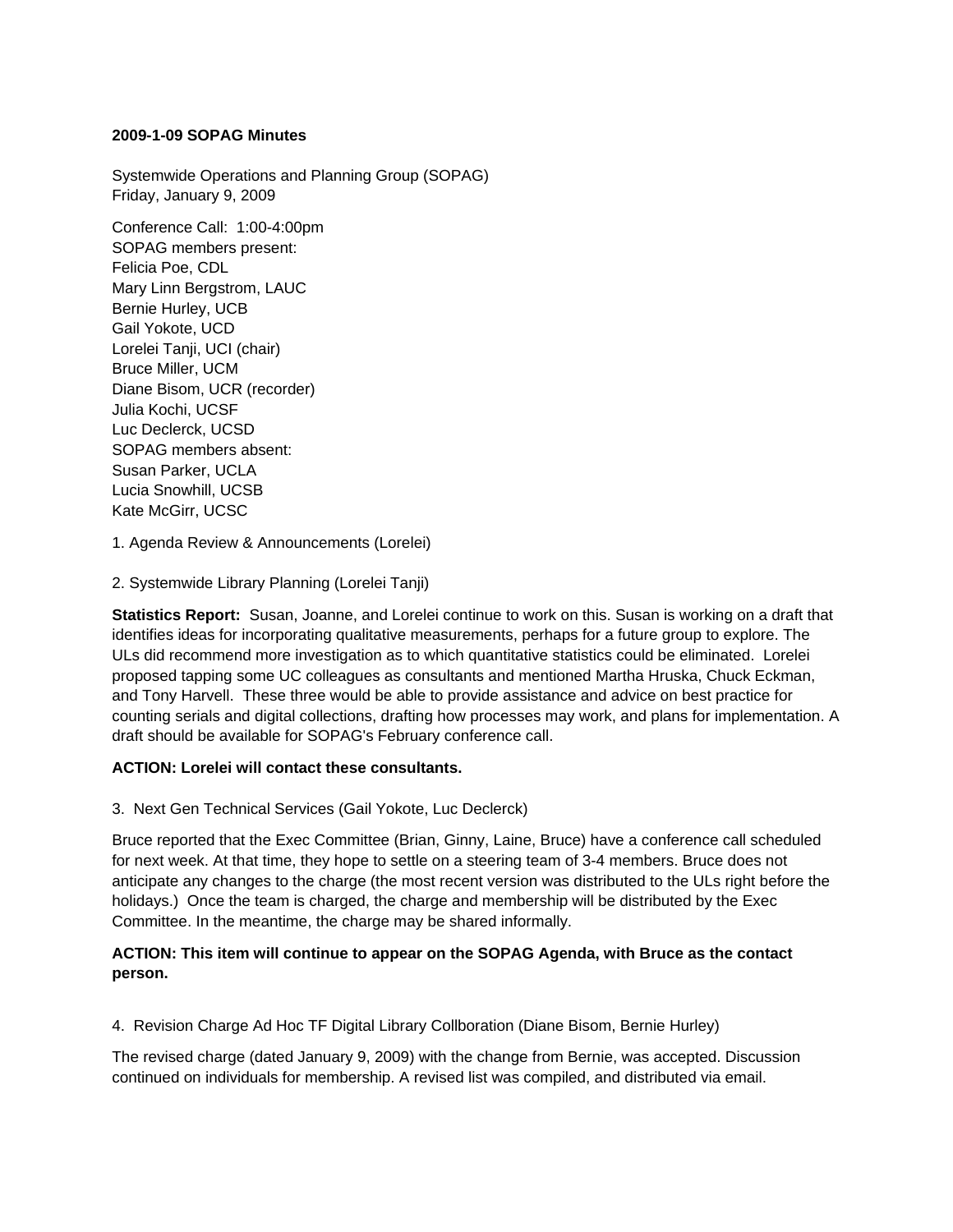**ACTION: SOPAG members will vet the nominations of their staff and respond to the SOPAG list by 5pm, Friday, January 16.**

**ACTION: Lorelei will draft a memo to the ULs with the final charge and membership. Appointment notifications will include the same guidelines for travel given to the ACGs.**

#### 5. All Campus Group Reports

#### 5.1 CDC Report (Julia)

The Elsevier contract has been signed and includes Scopus free for one year, although there are questions/concern about the costs for the next year. "Kudos" to the negotiation team. All campuses are participating in a review of Tier 1 and Tier 2 resources.

UCSC is changing their CDC representative: Robin Dale will replace Martha Ramirez on CDD. CDC has scheduled an all-day retreat in February to discuss CDC priorities, such as preservation, both print and digital, shared print repositories, and the range and challenges of CDC's responsibilities. Trisha, Ivy, Emily will be participating for CDL.

# **ACTION: SOPAG was invited to send additional topics for CDC discussion at the retreat to Julia. ACTION: Julia will share the developing agenda with SOPAG, and will report back on the retreat and outcomes.**

## 5.2 SCO Report (Gail)

SCO had a conference call this week, following up on NIH Open Access, and the Springer Open Access. A small task force has been convened to assist with the roll-out and publicity of the new interface to e-Scholarship. There is a new staff person working with Catherine Mitchell.

## 5.3 HOPS Report (Bernie)

The 24/7 implementation is making good progress, and has been approved with minor changes. UC librarians will begin responding to non-UC patrons beginning March 30.

## 5.4 HOTS Report (Luc)

HOTS continues to work with the Next Gen Melvyl implementation team, especially on the reclamation projects. The SCP sub-group is working on the new scope of SCP, focusing on implications and speed of working at the network level, the fullness of records, and file loads. Implications of the new OCLC WorldCat record use policy (which caused quite a stir) are being reviewed, and HOTS is generally taking a wait/watch approach. HOTS is eager for the Next Gen TS group to start.

## 5.5 LTAG Report (Diane)

#### 5.5.1 UC Trust

Declan Fleming (UCSD) is the new LTAG Chair. Diane has sent him email asking whether LTAG has had any recent discussions about collaboration/conferencing tools, but it doesn't appear that they have. & nbsp

5.6 RSC (Susan)

No report